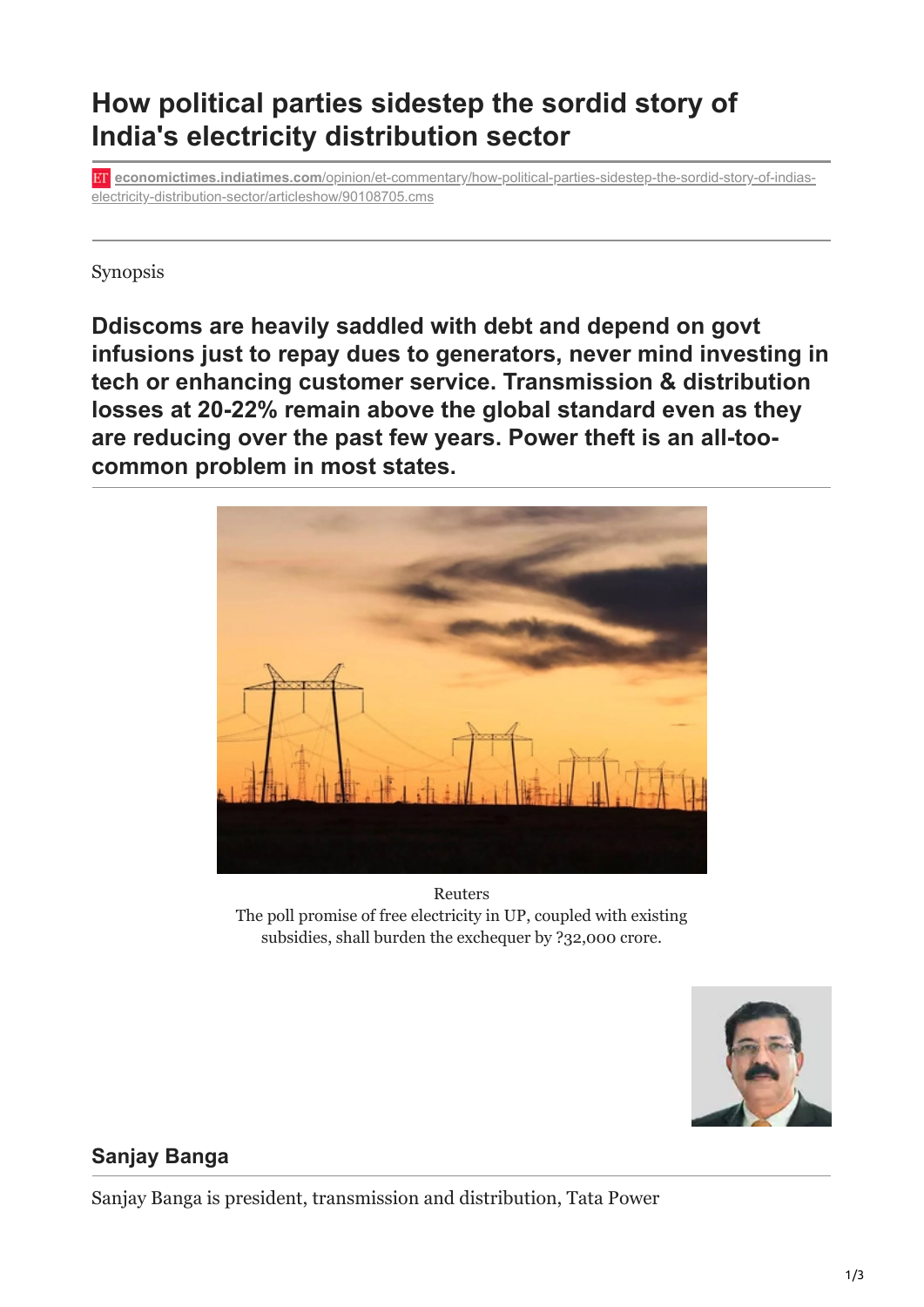Regardless of which parties win and lose today, [political parties](https://economictimes.indiatimes.com/topic/political-parties) of all hues are united on one front: promising free power to customers if they come to power in the five states. In Uttar Pradesh, for instance, promises range from the assurance of 300 free units of electricity, apart from free power for irrigation and a 50% reduction in farmers' electricity bills for running tubewells, which according to estimates would benefit 13 lakh consumers. Every family in Goa has been promised [free electricity](https://economictimes.indiatimes.com/topic/free-electricity) up to 300 units a month. In Punjab, consumers having connections up to 2 kW load have been promised a waiver of pending electricity bills. All these poll promises sidestep the sordid story that is India's [electricity distribution sector.](https://economictimes.indiatimes.com/topic/electricity-distribution-sector)

Distribution companies (discoms) are heavily saddled with debt and depend on government infusions just to repay dues to generators, never mind investing in technologies or enhancing customer service. Transmission and distribution losses at 20- 22% remain above the global standard even as they are reducing over the past few years. Power theft is an all-too-common problem in most states.

In Delhi, nearly 85% of consumers benefit from power subsidies. The poll promise of free electricity in UP, coupled with existing subsidies, shall burden the exchequer by ₹32,000 crore. Similar waivers in Punjab will create a burden of ₹1,200 crore.

While promises are made for free power across states, the timely disbursal of subsidies to discoms is a perennial problem that impacts their cash flow and hampers their overall ability to improve their infrastructure. The burden is also passed on as cross-subsidies to industrial and commercial consumers who are forced to become uncompetitive in a global scenario by bearing the brunt of this subsidy spree.

'Consume more to pay less' is the reality in most developed countries. In India, however, tariff principles are devoid of any financial and logical reasoning to support the political agenda of parties that come to power. By providing free power to those sections of the population that can afford to pay the full price, we have made the larger financial challenge endemic to discoms and, thereby, the entire [power sector](https://economictimes.indiatimes.com/topic/power-sector).

Even for farmers, the selection methodology isn't entirely rational. Today, the subsidies are being provided irrespective of whether farmers have access to canal water or need to pump water. This agro freebie also leads to inaccurate reporting of aggregate technical and commercial (AT&C) losses as such connections are usually unmetered. Considering the agricultural load, the total consumption is calculated on an ad-hoc basis. India hasn't segregated agricultural feeders for decades to meter them appropriately.

The domino effect leads discoms to borrow more from banks and other financial institutions to manage their liquidity challenges. This financial cost is ultimately passed on to consumers in the form of carrying costs. Under the current circumstances, better subsidy structuring and deployment is critical to assisting the government in generating more revenue and spare funds that can be directed towards the development of critical infrastructures such as better roads, hospitals and educational institutions.